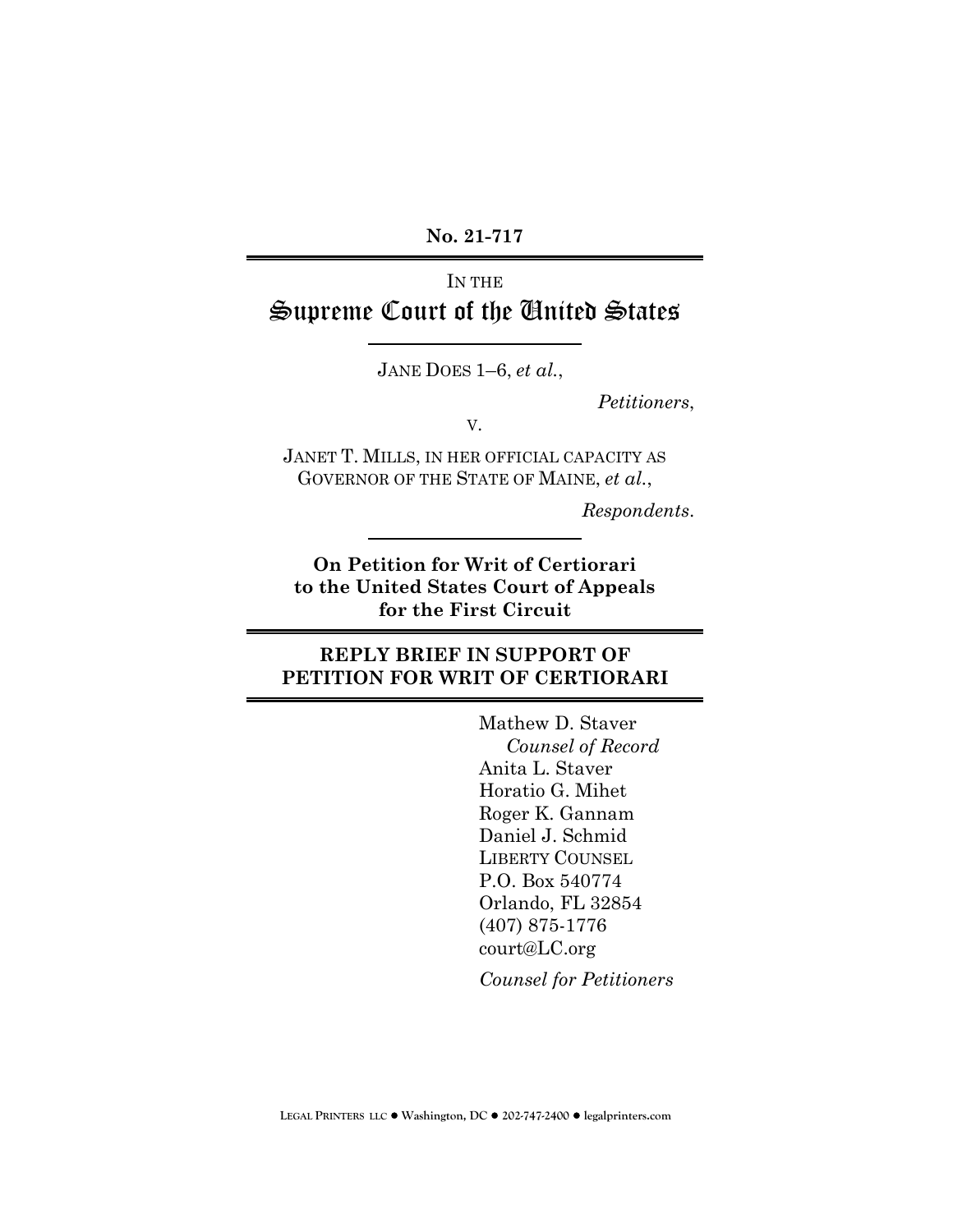## **TABLE OF CONTENTS**

<span id="page-1-0"></span>

| STATE RESPONDENTS' ATTEMPT TO<br>Ι.<br>REFRAME THE ISSUE TO AVOID THE<br>ACTUAL QUESTION BEFORE THE<br>COURT-WHETHER THE STATE MAY<br>TREAT NONRELIGIOUS EXEMPTIONS<br>MORE FAVORABLY THAN RELIGIOUS<br>EXEMPTIONS-CANNOT SAVE THE<br>FIRST CIRCUIT'S DECISION FROM ITS<br>DIRECT CONFLICT WITH THIS COURT'S |
|--------------------------------------------------------------------------------------------------------------------------------------------------------------------------------------------------------------------------------------------------------------------------------------------------------------|
| The First Circuit's Decision Cannot Be<br>$A_{-}$<br>Reconciled With This Court's                                                                                                                                                                                                                            |
| The First Circuit's Decision Below<br>$B_{\cdot}$<br>Cannot Be Reconciled With the                                                                                                                                                                                                                           |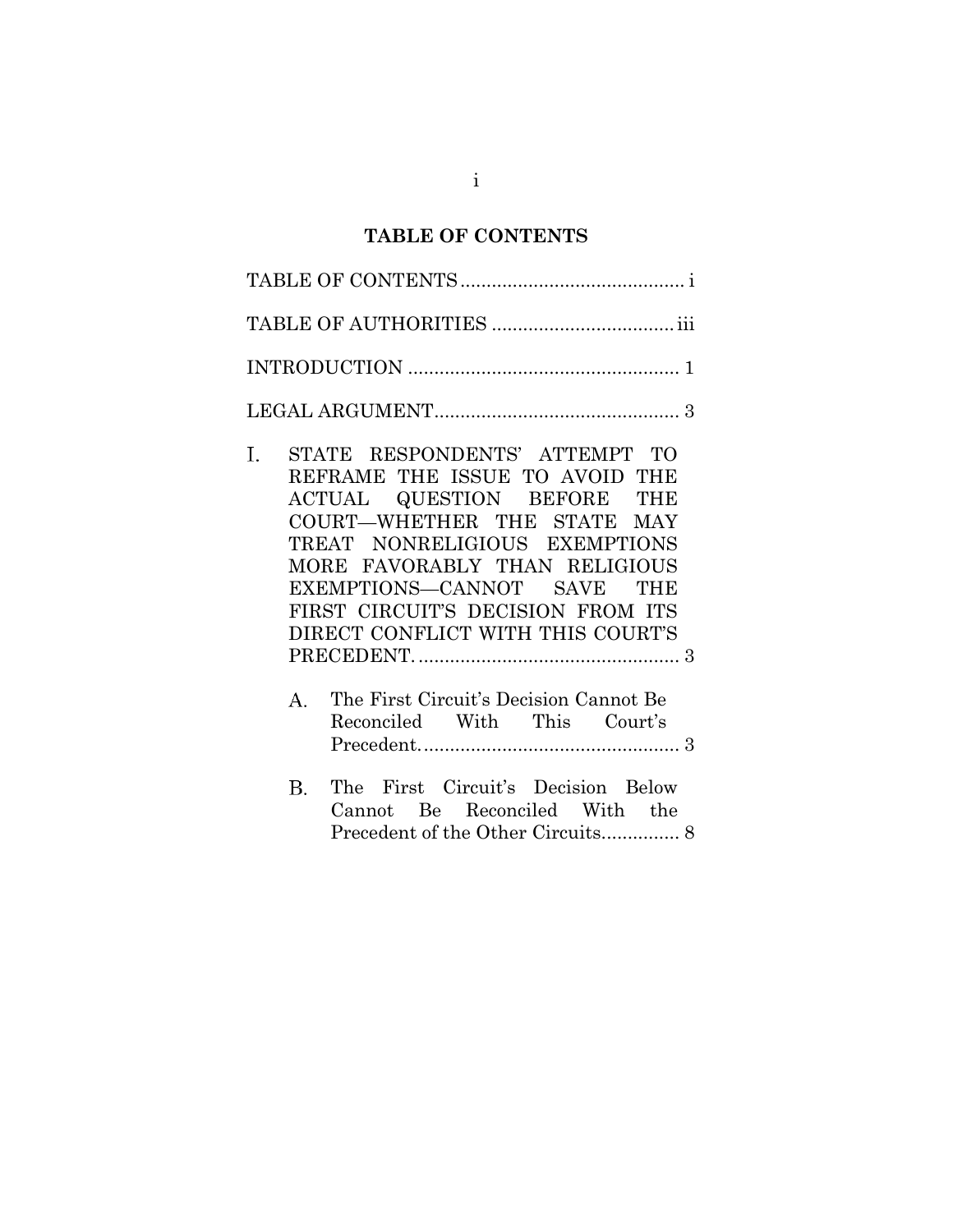| THE FEDERAL GOVERNMENT'S              |  |  |  |    |  |
|---------------------------------------|--|--|--|----|--|
| SUBSEQUENT MANDATE                    |  |  |  | ON |  |
| HEALTHCARE FACILITIES HAS NO          |  |  |  |    |  |
| BEARING ON THE QUESTIONS              |  |  |  |    |  |
| PRESENTED BECAUSE IT IS               |  |  |  |    |  |
| CURRENTLY ENJOINED NATIONWIDE         |  |  |  |    |  |
| AND IS PRESENTLY BEFORE THIS          |  |  |  |    |  |
|                                       |  |  |  |    |  |
| II. MAINE'S ADOPTION OF A FINAL RULE, |  |  |  |    |  |
| WHICH MIRRORS THE INTERIM FINAL       |  |  |  |    |  |
| RULE IN ITS MATERIAL COMPONENTS,      |  |  |  |    |  |
| DOES NOT MOOT PETITIONERS' CLAIMS     |  |  |  |    |  |
| NOR ALTER THE NEED FOR THIS           |  |  |  |    |  |

[CONCLUSION.......................................................](#page-17-0) 13

COURT'S REVIEW.[.......................................](#page-16-0) 12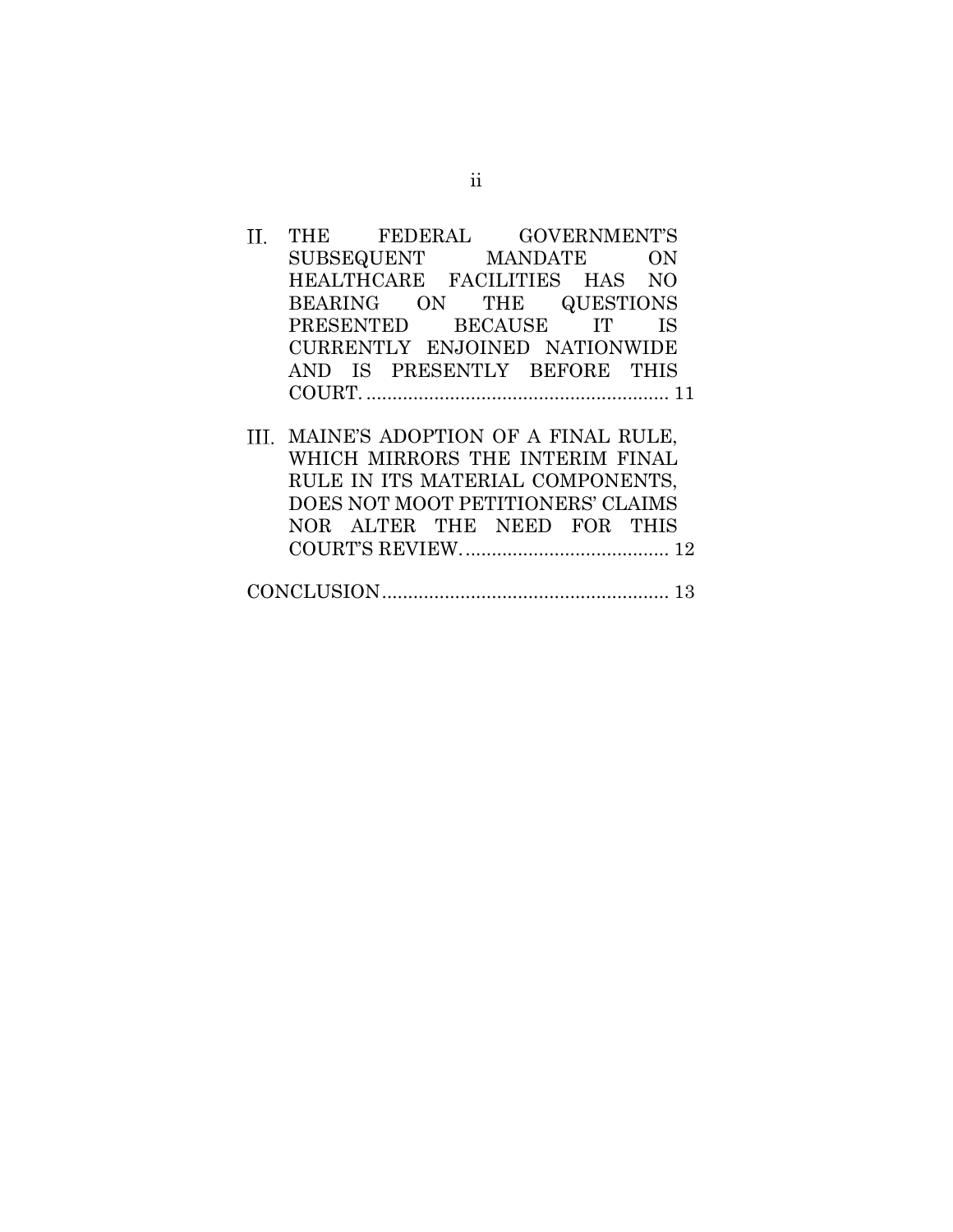### **TABLE OF AUTHORITIES**

## <span id="page-3-0"></span>**CASES**

| Dahl v. Bd. of Trustees of W. Mich. Univ.,                                                           |
|------------------------------------------------------------------------------------------------------|
| Doe v. San Diego Unified Sch. Dist.,                                                                 |
| Dr. A v. Hochul, 142 S. Ct. 552 (2021)passim                                                         |
| Fraternal Order of Police Newark Lodge No. 12 v.<br>City of Newark, 170 F.3d 359 (3d Cir. 1999)9, 10 |
| Fulton v. City of Philadelphia,                                                                      |
| Kane v. De Blasio, 19 F.4th 152 (2d Cir. 2021)8                                                      |
| Klaassen v. Trustees of Indiana Univ.,                                                               |
| Louisiana v. Becerra, No. 3:21-cv-03970,<br>2021 WL 5609846 (W.D. La. Nov. 30, 2021)11               |
| Masterpiece Cakeshop, Ltd. v. Col. Civil Rights                                                      |
| Missouri v. Biden, No. 4:21-cv-01329-MTS,<br>2021 WL 5564501 (E.D. Mo. Nov. 29, 2021)11              |
| Roman Catholic Diocese of Brooklyn v. Cuomo,                                                         |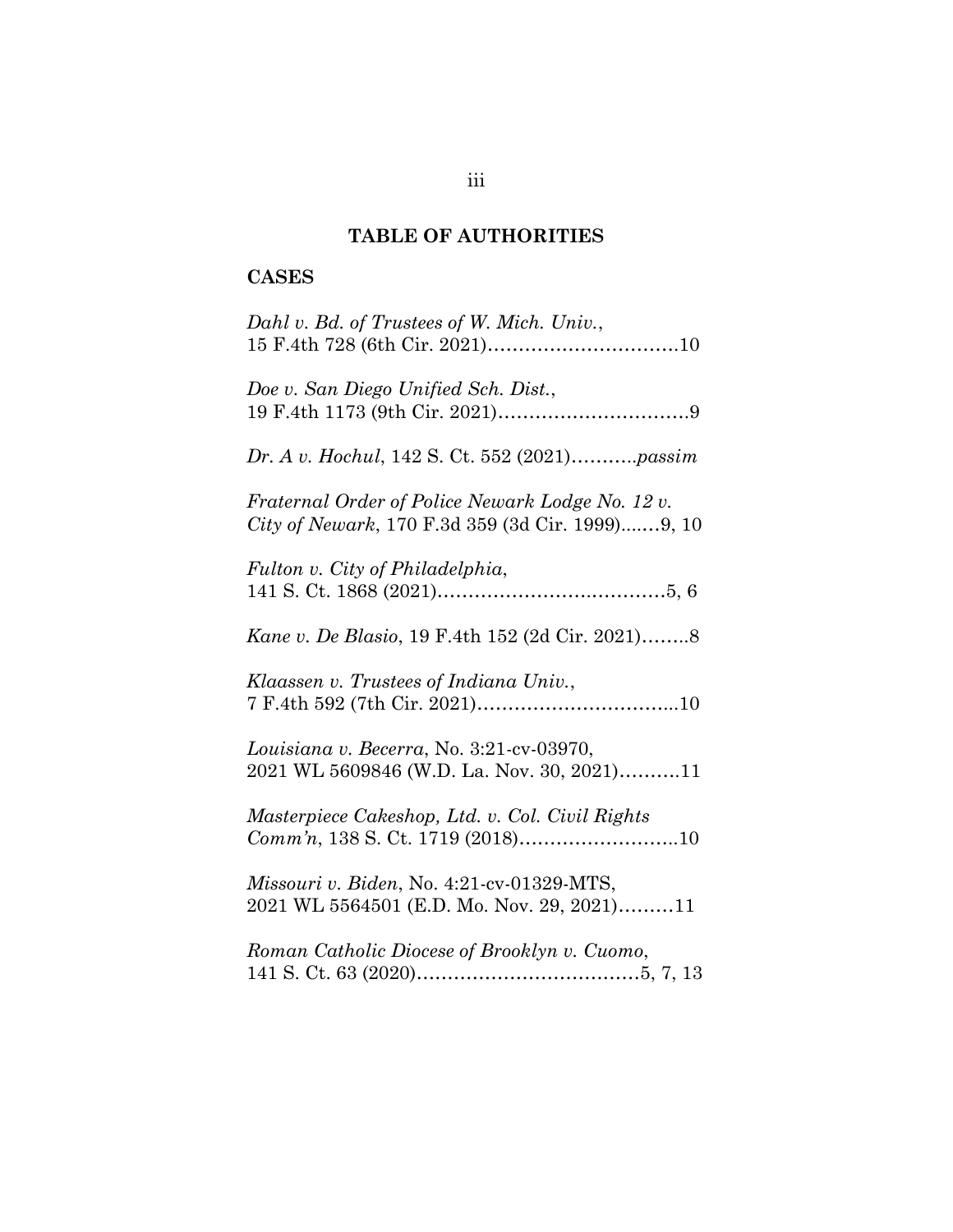| South Bay United Pentecostal Church v. Newsom, |  |
|------------------------------------------------|--|
|                                                |  |
|                                                |  |

*Tandon v. Newsom*, 141 S. Ct. 1294 (2021)…..*passim*

| West Va. State Bd. of Educ. v. Barnette, |  |
|------------------------------------------|--|
|                                          |  |

### **STATUTES**

Me. Rev. Stat. Ann., Tit. 22, § 802(4-B) (2021)……..4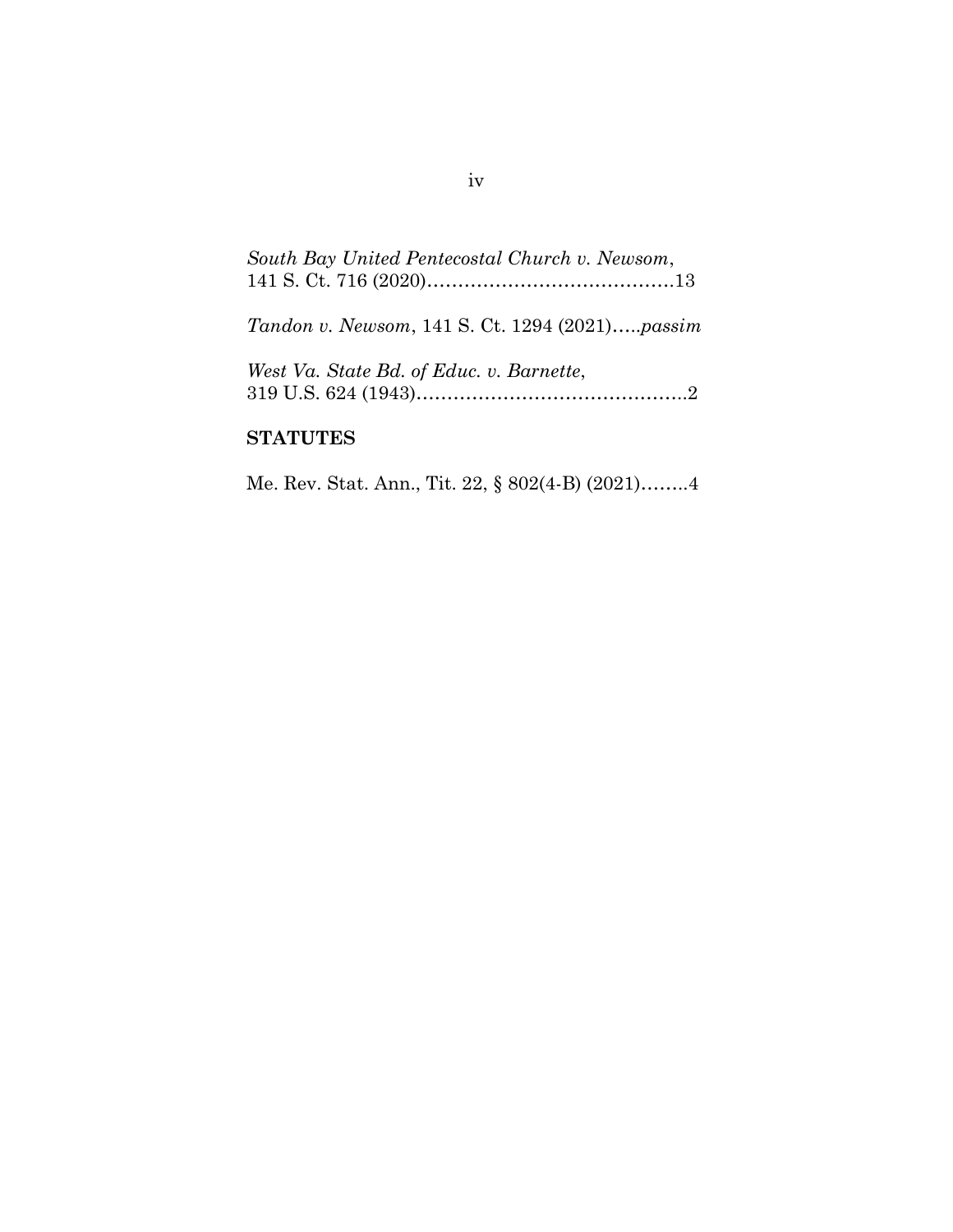#### **INTRODUCTION**

<span id="page-5-0"></span>As the First Circuit's decision below demonstrates,

sometimes our promises outrun our actions. Sometimes dissenting religious beliefs can seem strange and bewildering. In times of crisis, this puzzlement can evolve into fear and anger. . . . After all, a large majority of Americans—religious persons included have taken one of the COVID-19 vaccines. It is also true that some faith leaders, the Pope included, have encouraged vaccination. If so many other religious persons are willing to be vaccinated, it is tempting enough to ask: What can be so wrong with coercing the few who are not?

By now, though, we should know the costs that come when this Court stands silent as majorities invade the constitutional rights of the unpopular and unorthodox.

*Dr. A v. Hochul*, 142 S. Ct. 552, 558 (2021) (Gorsuch, J., dissenting).

And, the cost of inaction on the instant Petition is clear. It will

remind us that, in the end, it is always the failure to defend the Constitution's promises that leads to this Court's greatest regrets. [It will] remind us, too, that in America, freedom to differ is not supposed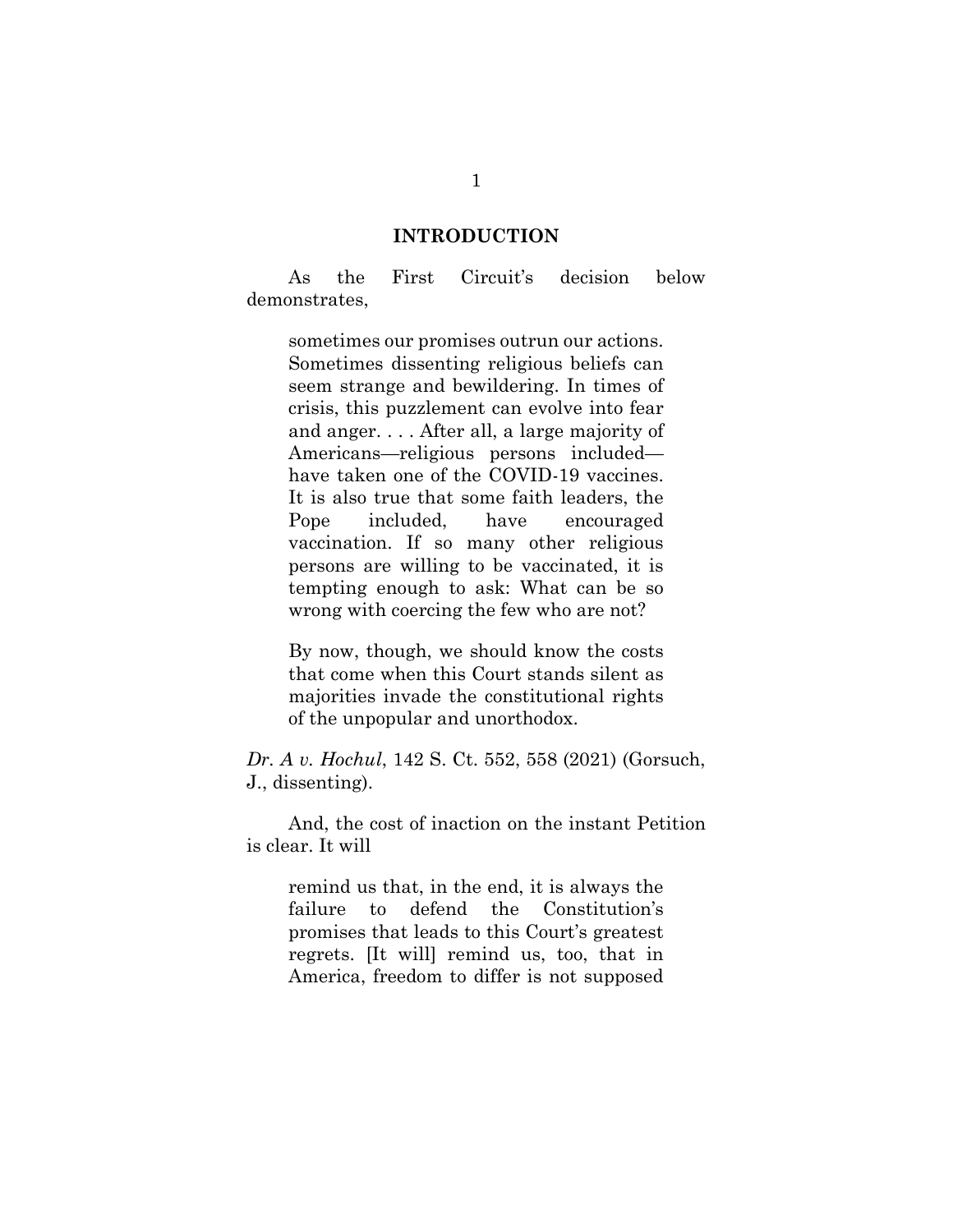to be "limited to things that do not matter much. That would be a mere shadow of freedom. The test of its substance is the right to differ as to things that touch the heart of the existing order." . . . The test of this Court's substance lies in its willingness to defend more than the shadow of freedom in the trying times, not just the easy ones.

*Id.* at 559 (Gorsuch, J., dissenting) (citing *West Va. State Bd. of Educ. v. Barnette*, 319 U.S. 624, 642 (1943)).

Though this Court declined to issue emergency injunctive relief—relief that would have prevented the termination of the Petitioners before this Court as Justice Gorsuch said: "One can only hope today's ruling will not be the final chapter in this grim story." *Dr. A*, 142 S. Ct. at 559 (Gorsuch, J., dissenting). Noting the previous discrimination against religious exercise during the COVID-19 pandemic, "as days gave way to weeks and weeks to months, this Court came to recognize that the Constitution is not to be put away in challenging times, and [it] stopped tolerating discrimination against religious exercises." Id. Petitioners pray unto this Court to do so again, and grant the Petition.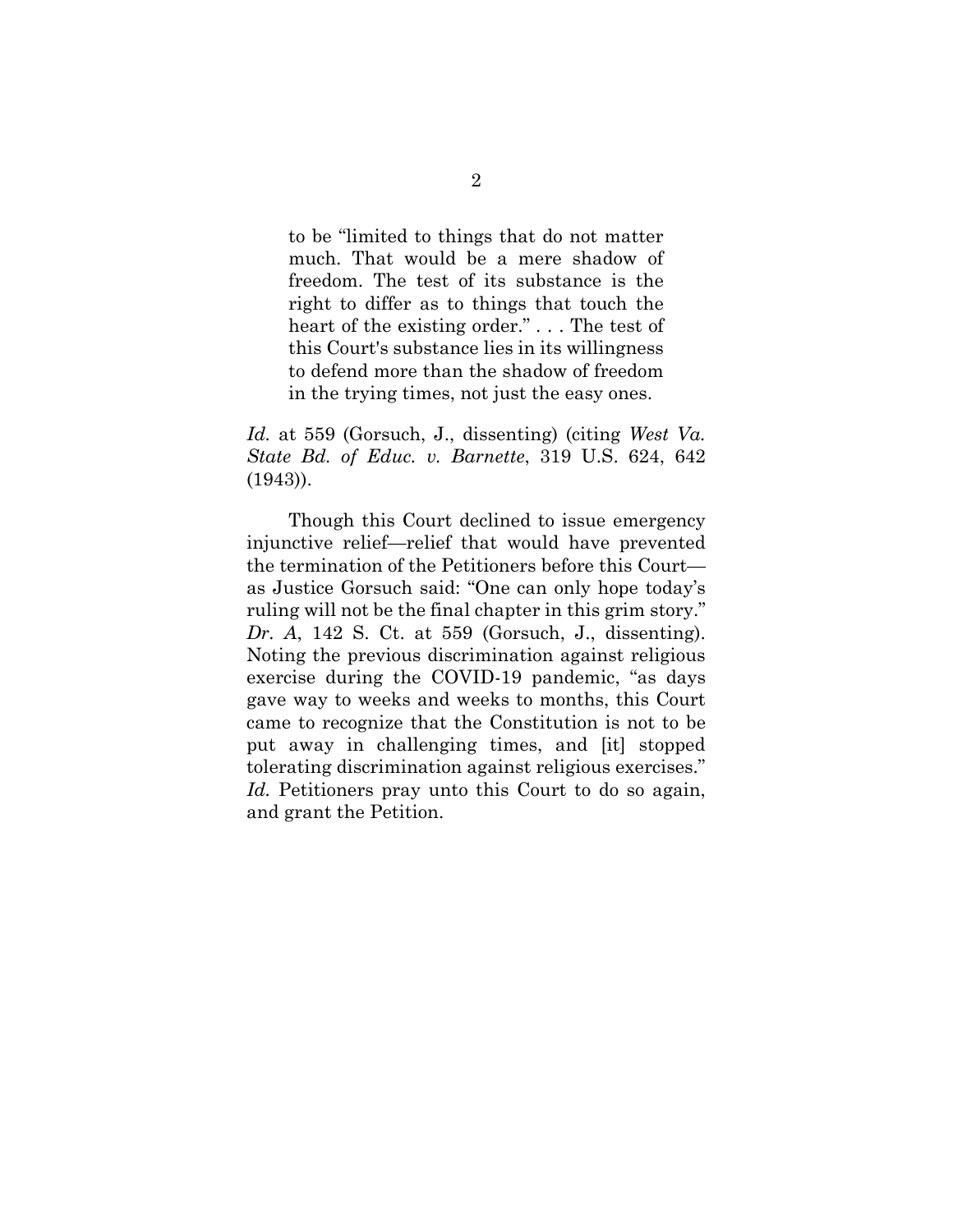#### **LEGAL ARGUMENT**

- <span id="page-7-1"></span><span id="page-7-0"></span> $\mathbf{L}$ **STATE RESPONDENTS' ATTEMPT TO REFRAME THE ISSUE TO AVOID THE ACTUAL QUESTION BEFORE THE COURT—WHETHER THE STATE MAY TREAT NONRELIGIOUS EXEMPTIONS MORE FAVORABLY THAN RELIGIOUS EXEMPTIONS—CANNOT SAVE THE FIRST CIRCUIT'S DECISION FROM ITS DIRECT CONFLICT WITH THIS COURT'S PRECEDENT.**
	- $\mathbf{A}$ . **The First Circuit's Decision Cannot Be Reconciled With This Court's Precedent.**

<span id="page-7-2"></span>State Respondents assert that the circuit courts have uniformly held that the Free Exercise Clause does not require that religious exemptions be granted to mandatory vaccination policies. (State Br. at 30.) But this misstates the question and ignores the salient issue before the Court. The question is not as State Respondents contend—whether the First Amendment mandates exemptions to compulsory vaccination. Instead, the question is whether, once the State has created a system of nonreligious exemptions to a vaccine mandate, it is required to treat those requesting religious exemptions equally to those requesting the nonreligious exemptions. Indeed, "the relevant question here involves a one-toone comparison between the individual seeking a religious exemption and one benefiting from a secular exemption." *Dr. A v. Hochul*, 142 S. Ct. 552, 556 (2021) (Gorsuch, J., dissenting). Once properly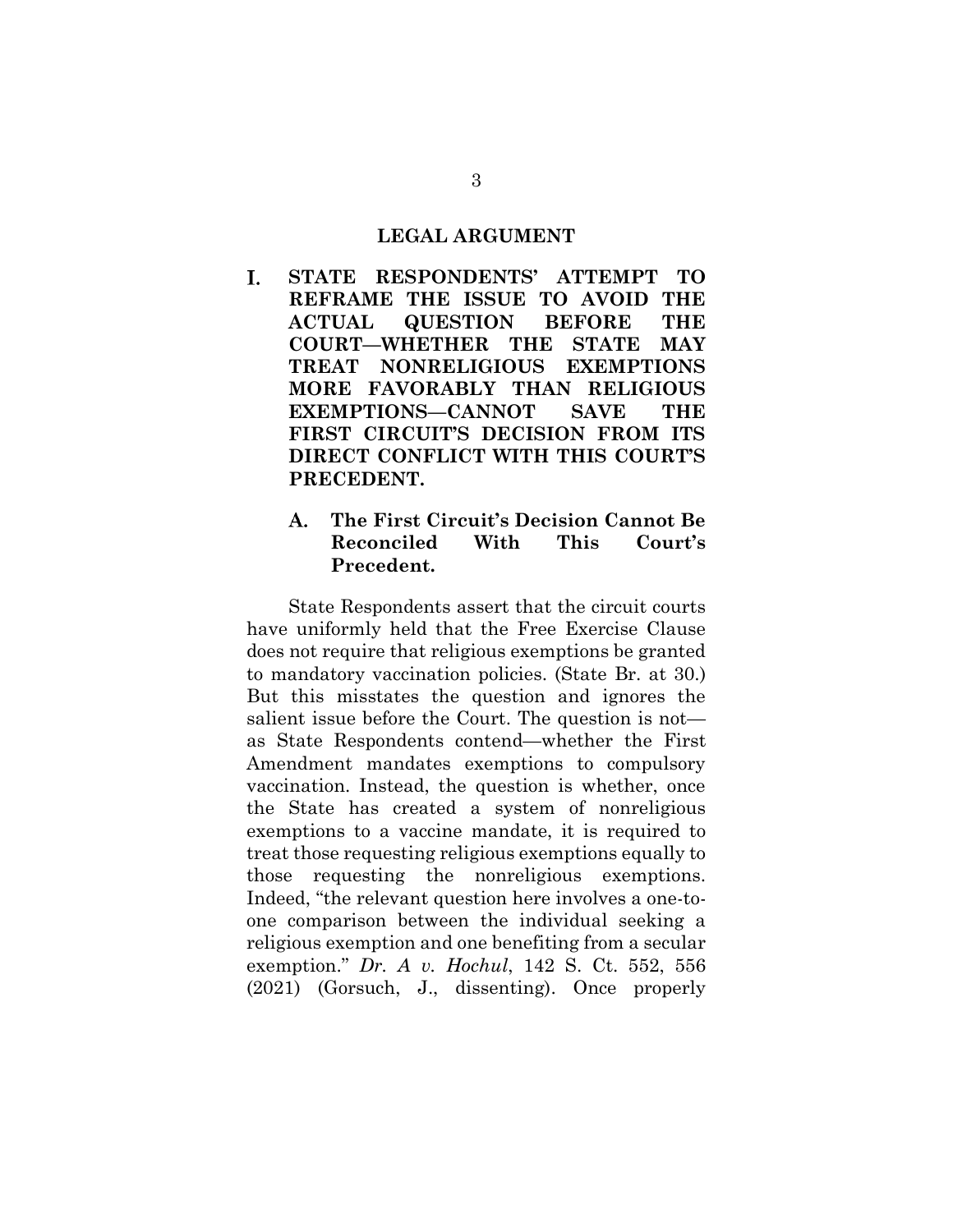framed, the answer is clear, and the First Circuit's error below is manifest.

As Justice Gorsuch has already noted in this case, "[t]he State's vaccine mandate is not absolute; individualized exemptions are available, but only if they invoke certain preferred (nonreligious) justifications." (App. 4a.) In fact, Maine's vaccine mandate explicitly exempts those for whom a COVID-19 vaccine may be medically inadvisable:

Under Maine law, employees can avoid the vaccine mandate if they produce a "written statement" from a doctor or other care provider indicating that immunization "may be" medically inadvisable. Me. Rev. Stat. Ann., Tit. 22, § 802(4-B) (2021). Nothing in Maine's law requires this note to contain an explanation why vaccination may be medically inadvisable, nor does the law limit what may qualify as a valid "medical" reason to avoid inoculation. So while COVID-19 vaccines have Food and Drug Administration labels describing certain contraindications for their use, individuals in Maine may refuse a vaccine for other reasons too. From all this, it seems Maine will respect even mere *trepidation* over vaccination as sufficient, but only so long as it is phrased in medical and not religious terms.

(App. 4a–5a.)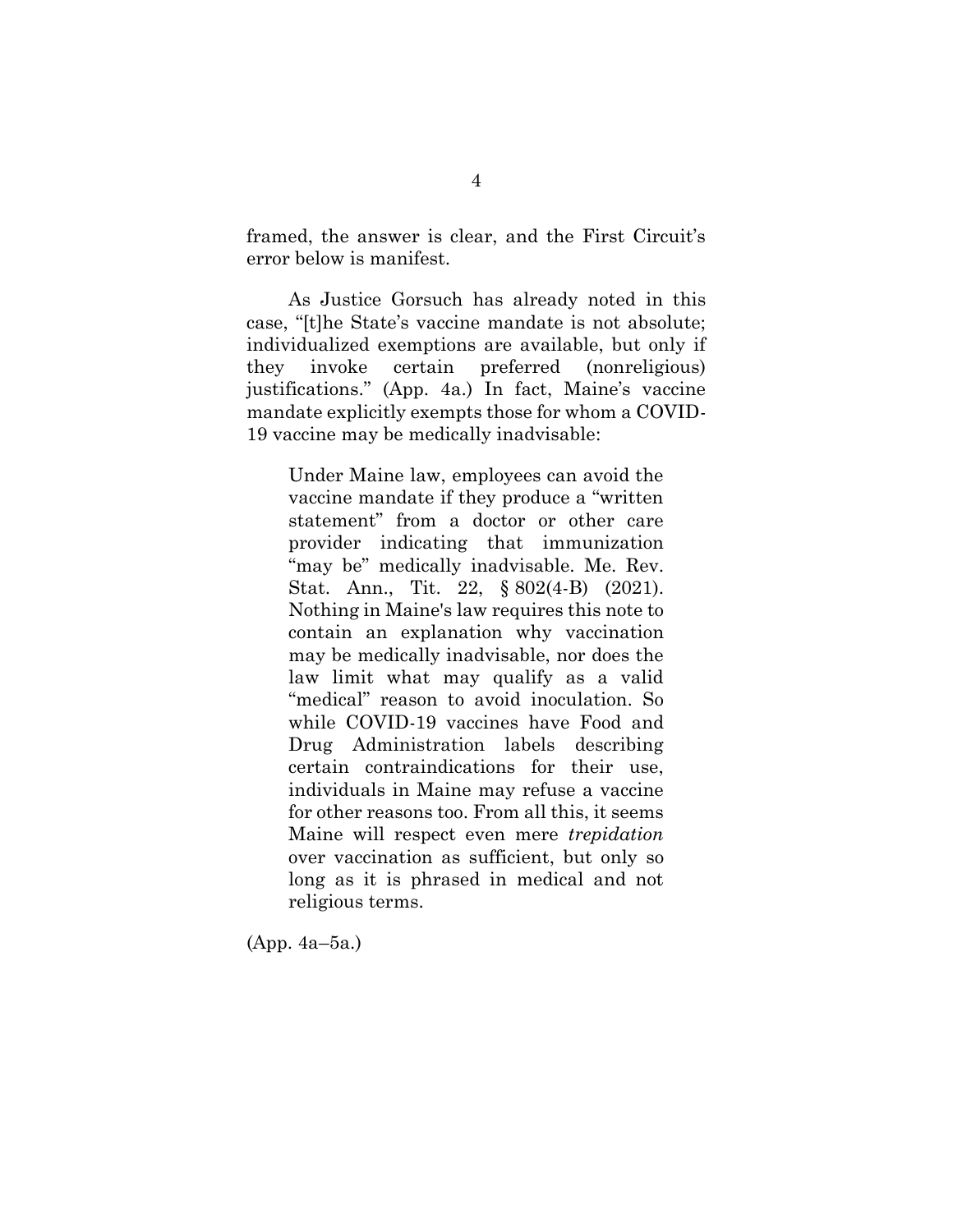Such was also the case in *Dr. A*, where Justice Gorsuch again noted in dissent that a vaccine mandate is not neutral or generally applicable when it precludes religious exemptions while permitting the preferred nonreligious, medical exemptions. 142 S. Ct. at 556. Indeed, as here, "New York's mandate fails this test" because "[i]t prohibits exemptions for religious reasons while permitting exemptions for medical reasons." *Id.* 

Because Maine's vaccine mandate permits nonreligious medical exemptions for virtually any reason, but prohibits individuals from obtaining an identical exemption based on sincerely held religious beliefs, it is not neutral or generally applicable. Put simply, Maine's vaccine mandate cannot be viewed as neutral because it explicitly discriminates against religious exemptions while permitting the preferred nonreligious, medical exemptions. *See Tandon v. Newsom*, 141 S. Ct. 1294, 1296 (2021) ("[G]overnment regulations are not neutral and generally applicable . . . whenever they treat *any* comparable secular activity more favorably than religious exercise."); *Fulton v. City of Philadelphia*, 141 S. Ct. 1868, 1877 (2021) ("A law also lacks general applicability if it prohibits religious conduct while permitting secular conduct that undermines the government's asserted interests in a similar way."); *id.* ("Government fails to act neutrally when it proceeds in a manner intolerant of religious beliefs or restricts practices because of their religious nature."); *Roman Catholic Diocese of Brooklyn v. Cuomo*, 141 S. Ct. 63, 66 (2020) ("[T]he regulations cannot be viewed as neutral because they single out [religious exercise] for especially harsh treatment.").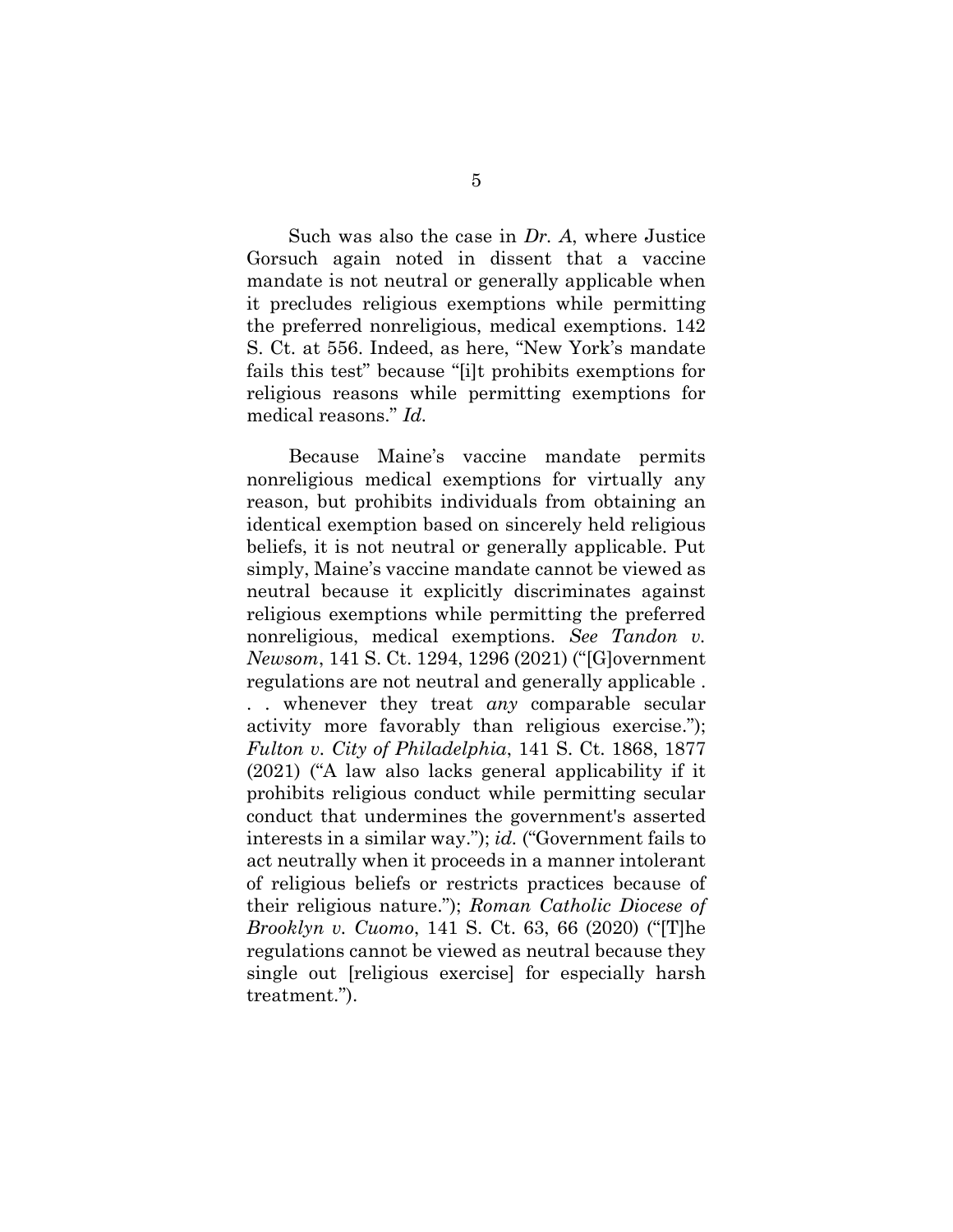Despite the unequivocal holdings of the Court that the government may not single out religious exemptions for especially harsh treatment or treat them less favorably than nonreligious exemptions of like kind, the First Circuit below held that Maine's discriminatory treatment of religious exemptions created no neutrality problem under the First Amendment. (App. 30a ("[C]arving out an exception for those people to whom that physical health risk applies furthers Maine's asserted interests in a way that carving out an exemption for religious objectors would not.").) But that holding is plainly in conflict with this Court's precedent. As Justice Gorsuch noted, "The Court of Appeals found Maine's rule neutral and generally applicable *due to an error this Court has long warned against*—restating the Sate's interests on its behalf, and doing so at an artificially high level of generality." (App. 7a (emphasis added).) Contrary to the First Circuit's rationale, under this Court's precedent, "when judging whether a law treats a religious exercise the same as comparable secular activity, this Court has made plain that only the government's *actually asserted* interests as applied to the parties before it count—not *post-hoc*  reimaginings of those interests expanded to some society-wide level of generality." (*Id.* (citing *Fulton*, 141 S. Ct. at 1877; *Tandon*, 141 S. Ct. at 1296–97; *Lukumi*, 508 U.S. at 544–45)).) State Respondents' asserted interest here is plainly insufficient to justify discrimination against religious exemptions. As Justice Gorsuch explained in *Dr. A*, "allowing a healthcare worker to remain unvaccinated undermines the State's asserted public health goals equally whether that worker happens to remain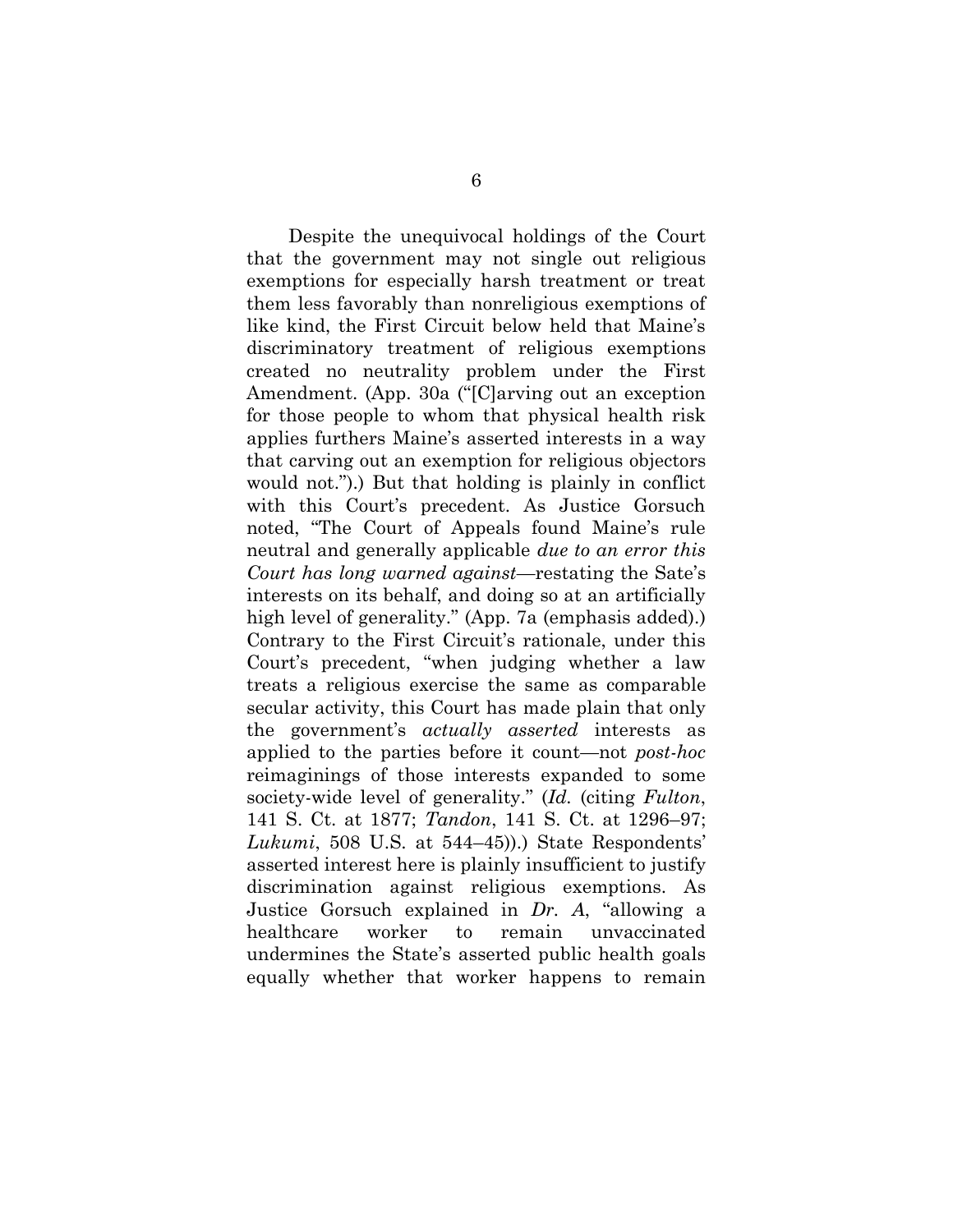unvaccinated for religious reasons or medical ones." 142 S. Ct. at 556 (Gorsuch, J., dissenting).

The First Circuit's only answer to the unequivocal holdings of this Court was to say that Maine did not single out religious exemptions *alone*, but rather removed exemptions for both religious and philosophical objectors. (App. 27a.) But this too is wholly irreconcilable with the Court's precedents. Indeed, "[i]t is no answer that a State treats some comparable secular . . . activities as poorly as or even less favorably than the religious exercise at issue." *Tandon*, 141 S. Ct. at 1296; *see also Roman Catholic Diocese*, 141 S. Ct. at 73 (Kavanaugh, J., concurring). "Rather, [under this Court's precedents,] once a State creates a favored class of [exemptions], as [Maine] has done in this case, the State must justify why [religious exercise is] excluded from that favored class." *Roman Catholic Diocese*, 141 S. Ct. at 73 (Kavanaugh, J., concurring).

The First Circuit's failure to recognize the constitutional infirmity of treating nonreligious, medical exemptions more favorably than religious exemptions that pose identical risks to the State's asserted interests places its decision in direct conflict with this Court's precedent. Certiorari is appropriate to correct this "serious error" in a case "present[ing] an important constitutional question." (App. 11a.)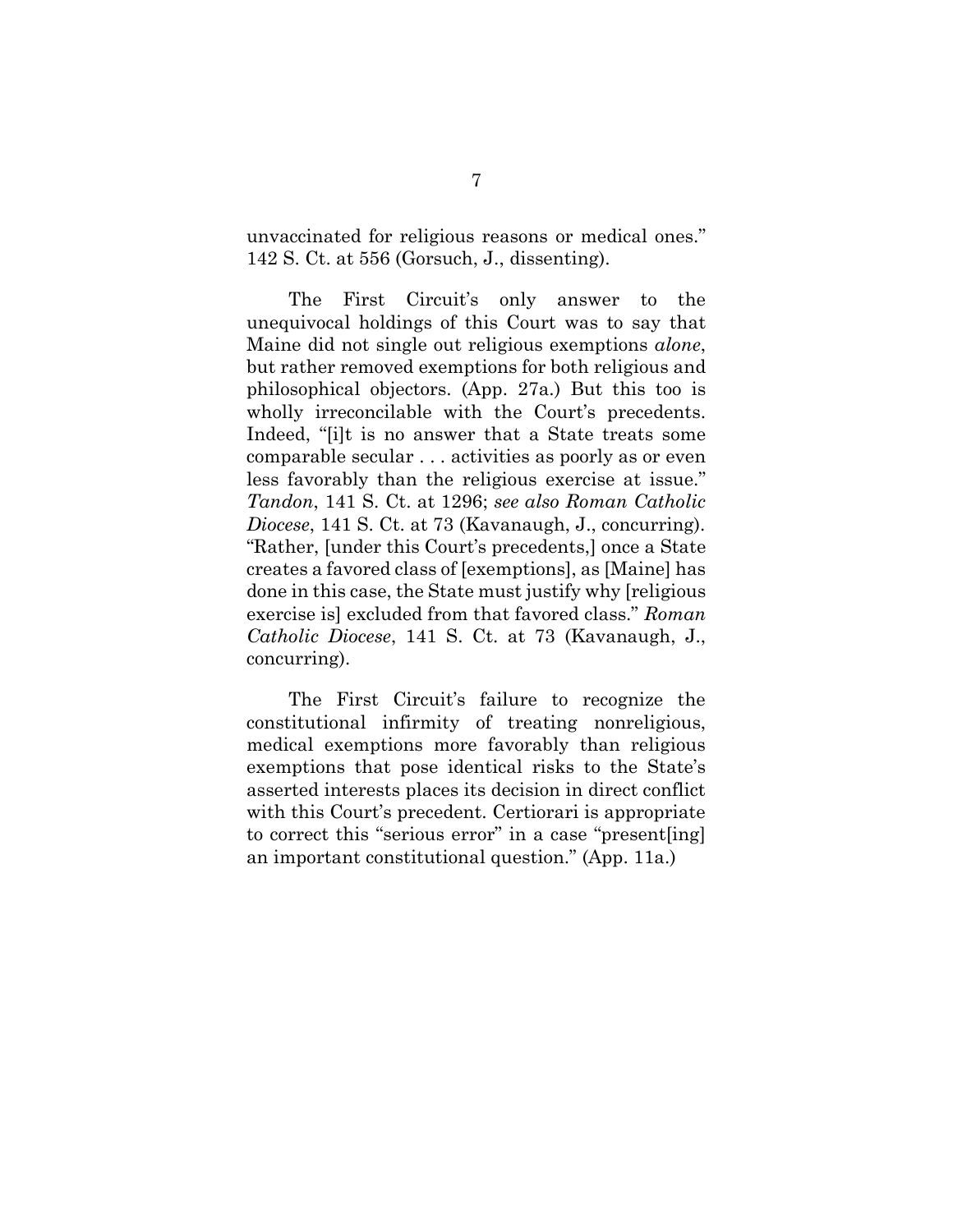#### <span id="page-12-0"></span>**B. The First Circuit's Decision Below Cannot Be Reconciled With the Precedent of the Other Circuits.**

State Respondents also contend that certiorari is inappropriate because there is no split among the circuits, and the First Circuit's decision below is consistent with other circuit precedent. (State Br. 31.) As the Petition shows, however, there is a direct conflict between the First Circuit's decision below and the Third, Sixth, and Seventh Circuits. (Pet. 22–31.) And the conflict has intensified since the filing of the Petition.

The Second Circuit has now joined the Third, Sixth, and Seventh Circuits in holding that a law is only neutral and generally applicable if it treats equally religious and nonreligious medical exemptions to mandatory vaccinations. *See Kane v. De Blasio*, 19 F.4th 152, 164 (2d Cir. 2021) (holding that New York City's vaccine mandate for education professionals was neutral and generally applicable but only because "the Mandate does not single out employees who decline vaccination on religious grounds. Its restrictions apply equally to those who choose to remain unvaccinated for any reason."); *id.*  at 164 n.12 ("The Vaccine Mandate permits both medical and religious accommodations. In that respect, this case is factually different from recent challenges to other vaccine mandates."). It was because the law was neutral and generally applicable with respect to both religious and nonreligious, medical exemptions that the Second Circuit held it was facially neutral under the First Amendment.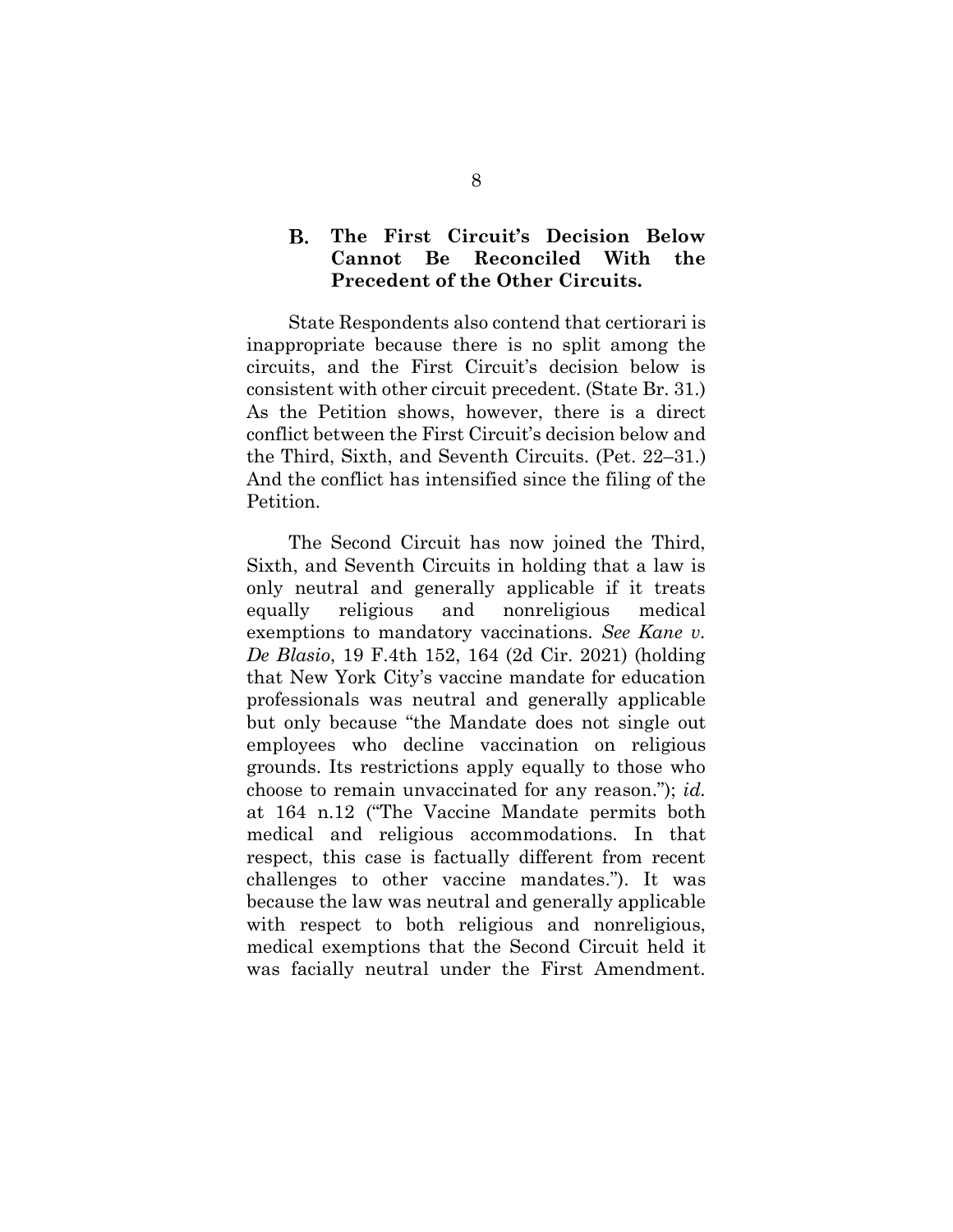That analysis is in direct conflict with the decision of the First Circuit below. (*Cf.* Pet. 29–31.)

Contrary to the Second, Third, Sixth, and Seventh Circuits, the Ninth Circuit recently joined the First Circuit below in holding that the government was not required to treat religious exemptions to compulsory vaccination equally with nonreligious medical exemptions. *See Doe v. San Diego Unified Sch. Dist.*, 19 F.4th 1173 (9th Cir. 2021) (holding that vaccine mandate allowing for medical exemptions but prohibiting religious exemptions is facially neutral and generally applicable because the medical exemptions further the government's asserted interest).

Neither the First Circuit's decision below, nor the Ninth Circuit's similar decision in *Doe*, can be reconciled with the clear holding of the Third Circuit in *Fraternal Order of Police Newark Lodge No. 12 v. City of Newark*, 170 F.3d 359 (3d Cir. 1999). There, Justice (then-Judge) Alito wrote unequivocally for the court that "[b]ecause the Department makes exemptions from its [no beards] policy for secular reasons and has not offered any substantial justification for refusing to provide similar treatment for officers who are required to wear beards for religious reasons, we conclude that the Department's policy violates the First Amendment." *Id.* at 360. The Third Circuit held that the government is prohibited from making value judgments to legitimize a discriminatory policy:

[T]he medical exemption raises concern because it indicates that the Department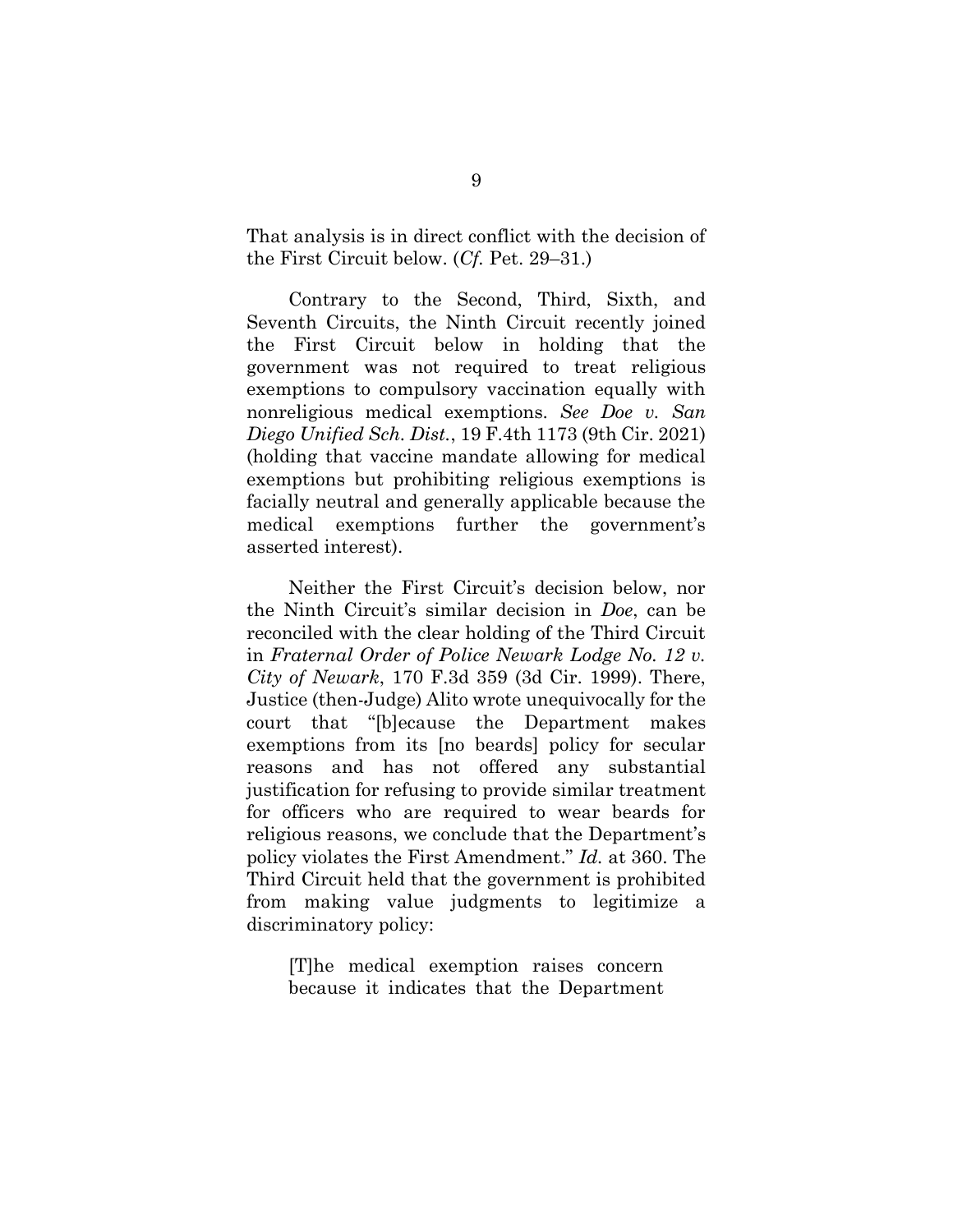has made a value judgment that secular (i.e., medical) motivations for wearing a beard are important enough to overcome its general interest in uniformity but that religious motivations are not. As discussed above, when the government makes a value judgment in favor of secular motivations, but not religious motivations, the government's actions must survive heightened scrutiny.

170 F.3d at 366. Indeed, "government 'cannot act in a manner that passes judgment upon or presupposes the illegitimacy of religious beliefs and practices.'" *Dr. A*, 142 S. Ct. at 555 (Gorsuch, J., dissenting) (quoting *Masterpiece Cakeshop, Ltd. v. Col. Civil Rights Comm'n*, 138 S. Ct. 1719, 1722 (2018)).

The decisions of the First Circuit below and the Ninth Circuit in *Doe* simply cannot be reconciled with the decisions of the Third Circuit in *Fraternal Order of Police*, the Sixth Circuit in *Dahl v. Bd. of Trustees of W. Mich. Univ.*, 15 F.4th 728 (6th Cir. 2021), or the Seventh Circuit in *Klaassen v. Trustees of Indiana Univ.*, 7 F.4th 592 (7th Cir. 2021). Certiorari is appropriate to align the circuits with this Court's precedents. The Petition should be granted.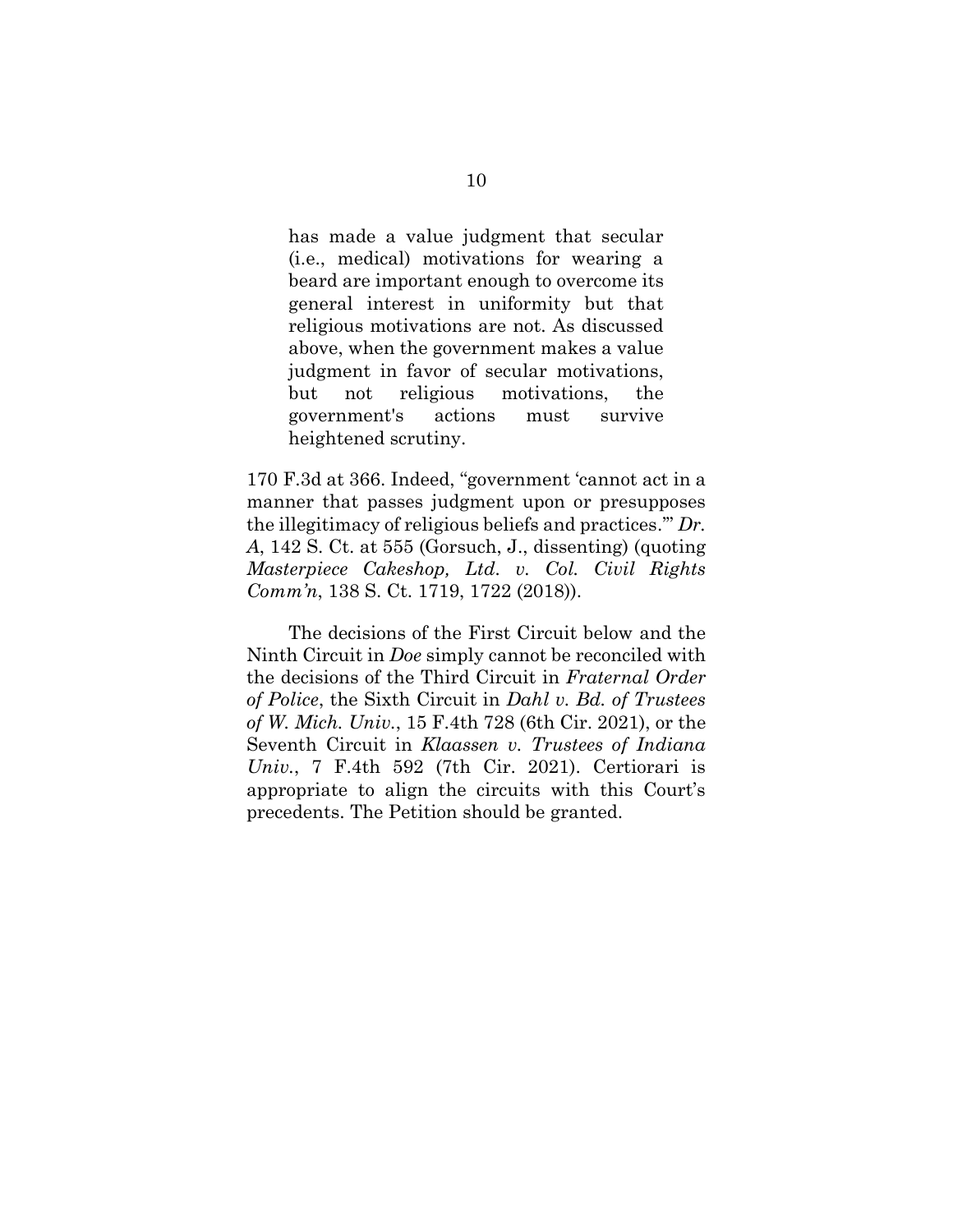### <span id="page-15-0"></span>II. **THE FEDERAL GOVERNMENT'S SUBSEQUENT MANDATE ON HEALTHCARE FACILITIES HAS NO BEARING ON THE QUESTIONS PRESENTED BECAUSE IT IS CURRENTLY ENJOINED NATIONWIDE AND IS PRESENTLY BEFORE THIS COURT.**

State Respondents contend that Petitioners' claims are now moot because the federal government issued a mandate of its own for healthcare workers through the Centers for Medicare and Medicaid Services (CMS). (State Br. 15–18.) This contention is incorrect for two reasons. First, the CMS mandate is currently enjoined virtually nationwide. *See Louisiana v. Becerra*, No. 3:21-cv-03970, 2021 WL 5609846 (W.D. La. Nov. 30, 2021), *aff'd in part*, No. 21-30734, 2021 WL 5913302 (5th Cir. Dec. 15, 2021) (upholding preliminary injunction as to 14 plaintiff states); *Missouri v. Biden*, No. 4:21-cv-01329-MTS, 2021 WL 5564501 (E.D. Mo. Nov. 29, 2021). Second, the Court just heard oral argument on the constitutionality of the CMS mandate on January 7, 2021. A CMS mandate currently enjoined by two separate federal courts, virtually nationwide, because of its legal infirmities cannot moot a claim involving an entirely separate question of whether a state can discriminate against religious exemptions while permitting nonreligious, medical exemptions.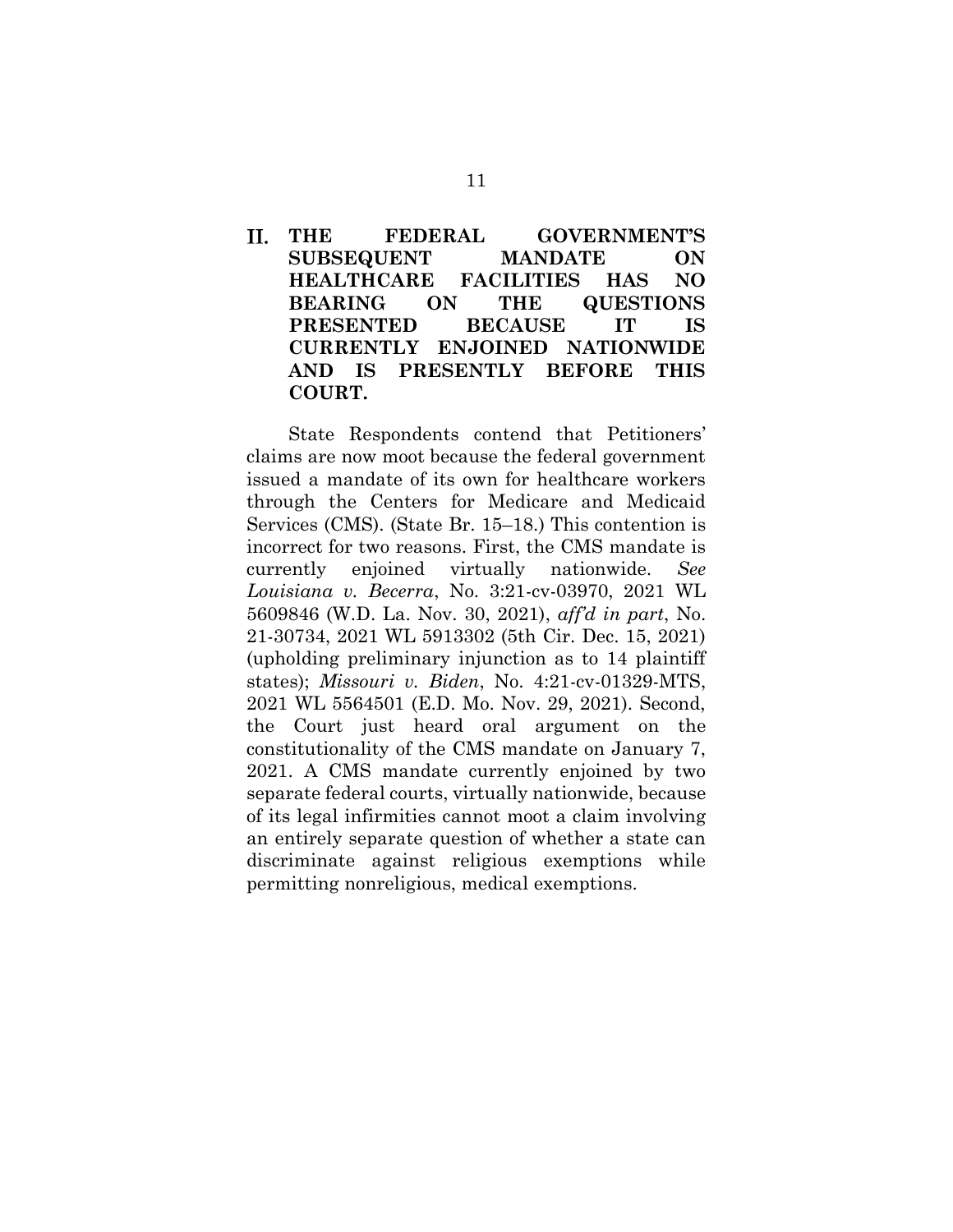### <span id="page-16-0"></span>**MAINE'S ADOPTION OF A FINAL RULE, WHICH MIRRORS THE INTERIM FINAL RULE IN ITS MATERIAL COMPONENTS, DOES NOT MOOT PETITIONERS' CLAIMS NOR ALTER THE NEED FOR THIS COURT'S REVIEW.**

Employer Respondents all contend that the Petition should be denied because the Final Rule mooted Petitioners' challenge. (Provider Br. 10–13; Northern Light Br. 13.) This contention is plainly incorrect under this Court precedents. First, as the State Respondents concede, the Final Rule and the Interim Rule are the same in all material respects. (State Br. 18.) Thus, the question of whether Maine's refusal to extend exemptions to religious objectors while permitting nonreligious, medical exemptions remains live in this litigation. And, to the extent the Final Rule removed the requirements for John Doe 1's dental practice, his claims are also not moot because Maine retains the authority to reinstate that restriction at any time.

Faced with similar mootness contentions in past COVID-19 litigation, the Court has made clear that modifications to a challenged restriction or mandate do not moot a First Amendment challenge. Indeed, in *Tandon*, the Court unequivocally declared that "even if the government withdraws or modifies a COVID restriction in the course of litigation, that does not necessarily moot the case."141 S. Ct. 1296, 1297 (2021). "And so long as a case is not moot, litigants otherwise entitled to emergency injunctive relief remain entitled to such relief where the applicants 'remain under a constant threat' that government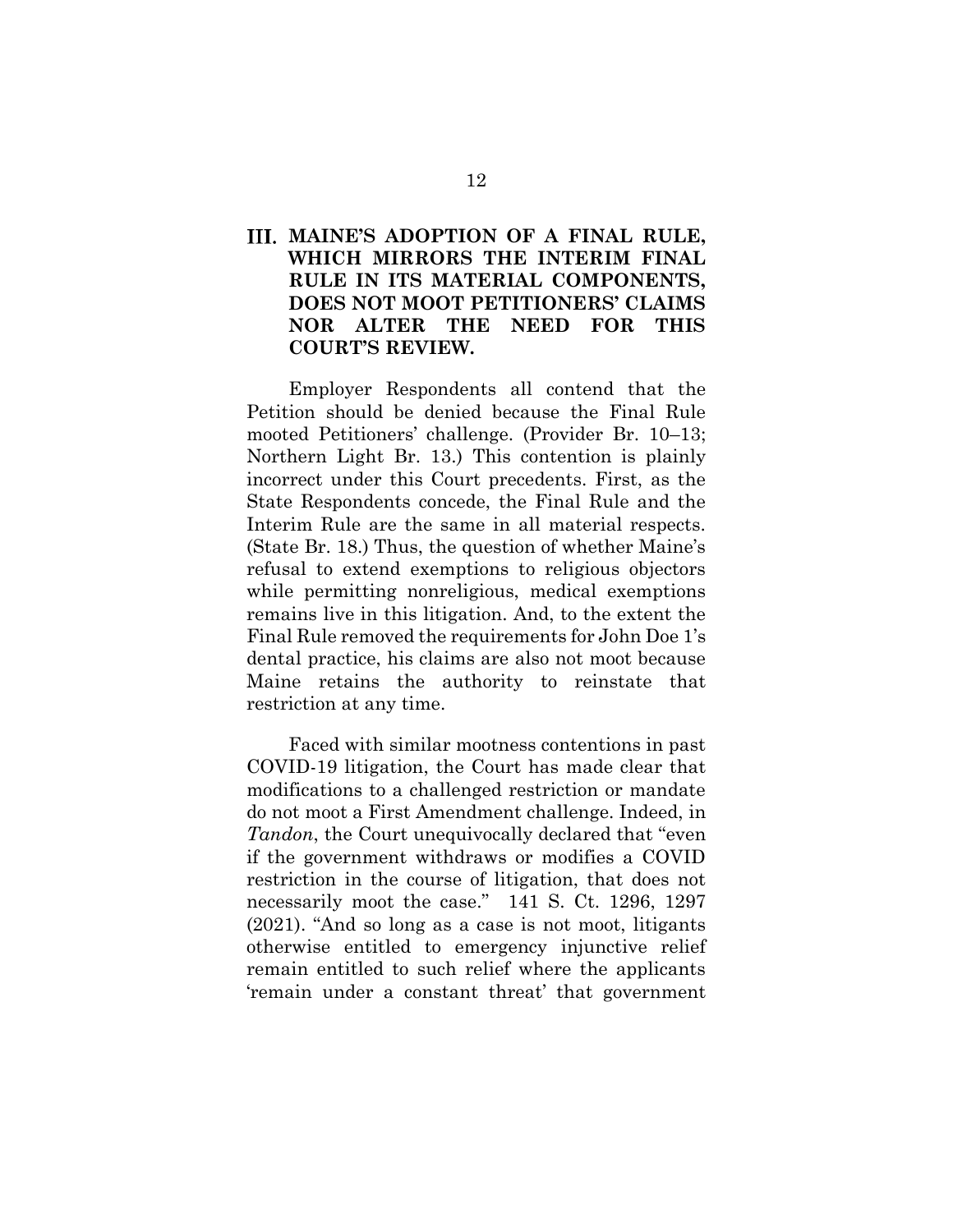officials will use their power to reinstate the challenged restrictions" *Id.* (quoting *Roman Catholic Diocese of Brooklyn v. Cuomo*, 141 S. Ct. 63, 68 (2020).

The reason for this is simple: "Government actors have been moving the goalposts on pandemicrelated sacrifices for months, adopting new benchmarks that always seem to put restoration of liberty just around the corner." *South Bay United Pentecostal Church v. Newsom*, 141 S. Ct. 716, 720 (2020) (Gorsuch, J., statement). Indeed, "officials with a track record of 'moving the goalposts' retain authority to reinstate those heightened restrictions at any time." *Tandon*, 141 S. Ct. at 1297. The State's retention of authority to reimpose a mandate that otherwise remains in full force and effect to this day negates all Respondents' claims of mootness.

### **CONCLUSION**

<span id="page-17-0"></span>Because the First Circuit's decision below is in direct conflict with this Court's precedents and the precedents of the other circuits, and because it involves a question of exceptional importance for First Amendment values, the Petition should be granted.